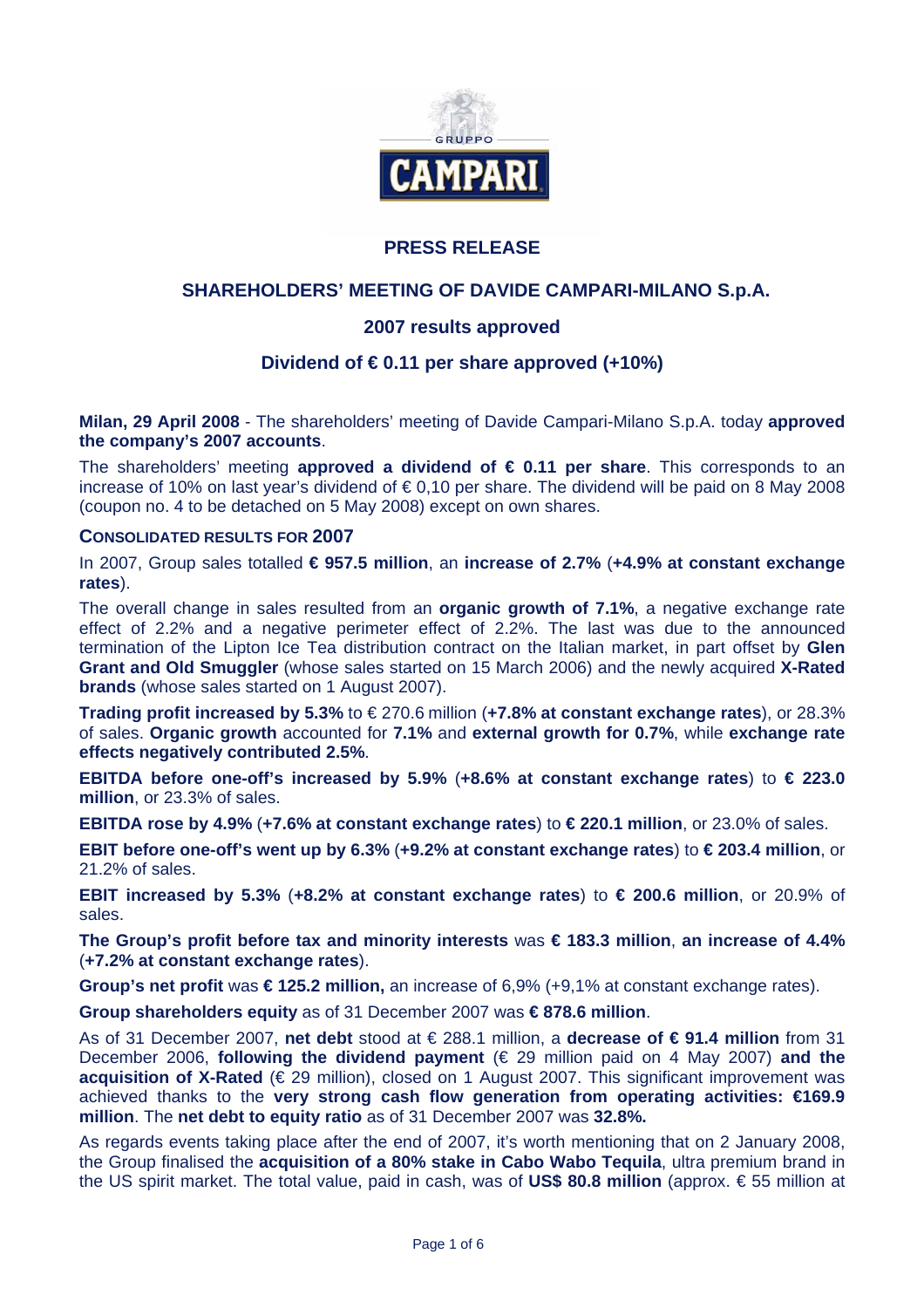closing's exchange rate). A more detailed disclosure of the acquisition was circulated following the announcement of the deal on 7 May 2007.

#### **OTHER RESOLUTIONS**

**Own shares.** The shareholders' meeting authorised the purchase and/or sale of own shares, mainly to be used to service the stock option plans. The authorisation concerns the purchase and/or sale of shares, which including existing own shares, will not exceed a maximum of 10% of the share capital. As of today's date, the proportion of own shares held is close to zero. The authorisation will remain valid until 30 June 2009. The unit price for the purchase and/or sale of own shares will not differ by more than 25% (whether higher or lower) from the weighted average closing price in the three stock market trading sessions prior to each transaction.

**Appointment of Director**. The shareholders' meeting approved the proposal of the Board of Directors to confirm Bob Kunze-Concewitz appointment as Director.

\* \* \*

*The Manager in charge of preparing Davide Campari-Milano S.p.A.'s financial reports, Paolo Marchesini, certifies - pursuant to article 154 bis, paragraph 2 of the Consolidated Law on Financial intermediation (Legislative Decree 58/1998) - that the accounting disclosures in this statement correspond to the accounting documents, ledgers and entries.* 

\* \* \*

**Gruppo Campari** is a major player in the global beverage sector, trading in over 190 nations around the world with a leading position in the Italian and Brazilian markets and a strong presence in the US, Germany and Switzerland. The Group has an extensive portfolio that spans three business segments: spirits, wines and soft drinks. In the spirits segment stand out internationally renowned brands, such as Campari, SKYY Vodka and Cynar together with leading local brands, such as Aperol, Cabo Wabo, CampariSoda, Glen Grant, Ouzo 12, Zedda Piras, X-Rated and the Brazilian brands Dreher, Old Eight, Drury's. In the wine segment together with Cinzano, known world-wide, are Liebfraumilch, Mondoro, Riccadonna, Sella & Mosca and Teruzzi & Puthod all respected wines in their category. In the soft drinks segment are Crodino, Lemonsoda and its respective line extension dominating the Italian market. The Group has over 1,500 employees. The shares of the parent company, Davide Campari-Milano, are listed on the Italian Stock Exchange.

#### **FOR FURTHER INFORMATION:**

**Investor enquiries:** Media enquiries: Media enquiries: Media enquiries: Media enquiries: Media enquiries: Media enquiries: Media enquiries: Media enquiries: Media enquiries: Media enquiries: Media enquiries: Media enquiri **Chiara Garavini Chiara Garavini Chiara Bressani Chiara Bressani Chiara Bressani Chiara Bressani** Tel.: +39 02 6225

#### **Alex Balestra**

Email: investor.relations@campari.com Tel.: +39 02 8693806 www.camparigroup.com example and the example of the example of the example of the example of the example of the example of the example of the example of the example of the example of the example of the example of the examp

Tel.: +39 02 6225 206 Email: chiara.bressani@campari.com

Tel. : +39 02 6225 364 **Moccagatta Pogliani & Associati**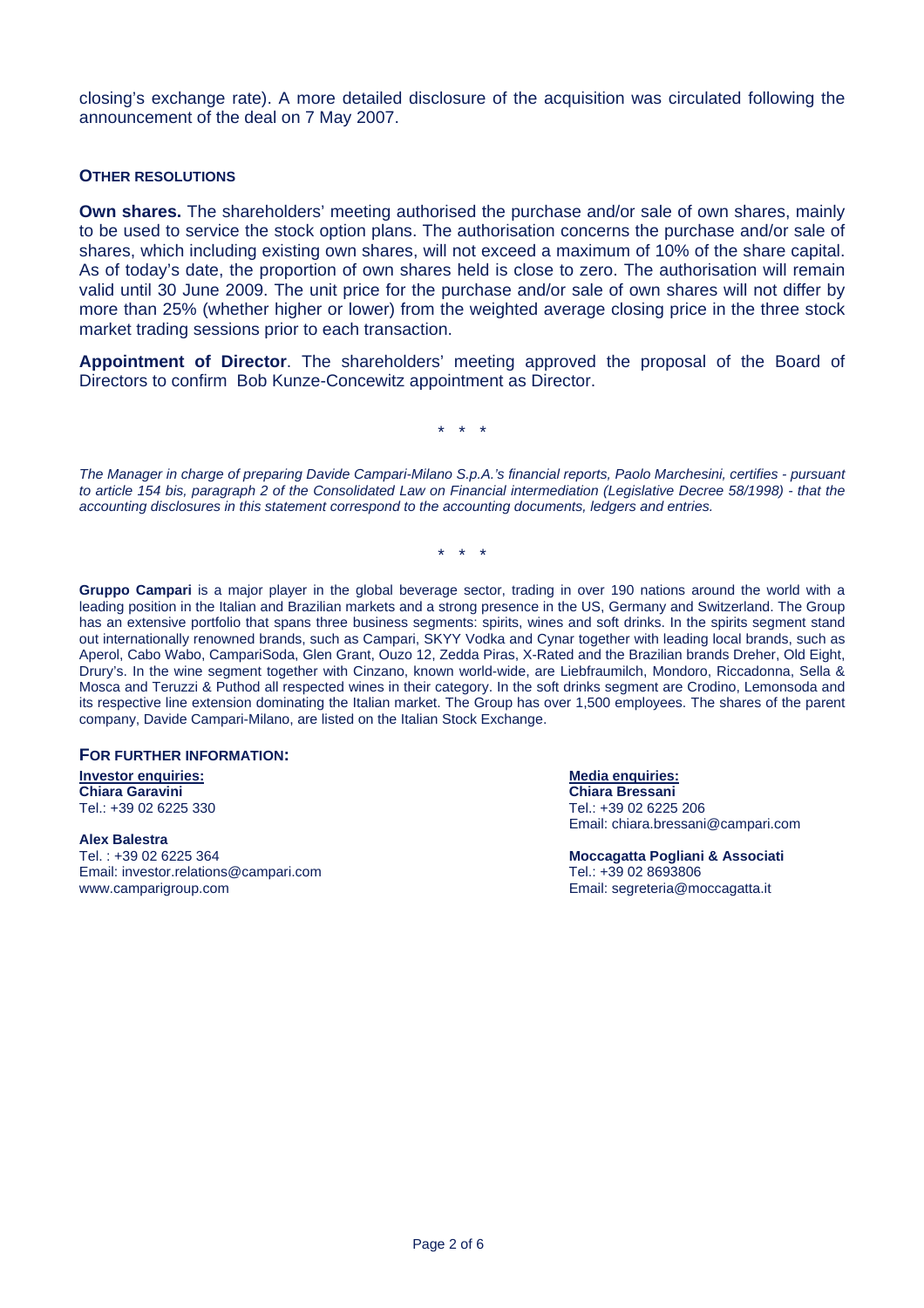## **GRUPPO CAMPARI**

## **Consolidated net revenues by segment**

|                | 1 January - 31 December 2007 |        | 1 January - 31 December 2006 |        | Change        |
|----------------|------------------------------|--------|------------------------------|--------|---------------|
|                | $\epsilon$ million           | %      | $\epsilon$ million           | $\%$   | $\frac{9}{6}$ |
| <b>Spirits</b> | 687.1                        | 71.8%  | 657.1                        | 70.5%  | 4.6%          |
| Wines          | 151.3                        | 15.8%  | 134.9                        | 14.5%  | 12.2%         |
| Soft drinks    | 102.4                        | 10.7%  | 128.0                        | 13.7%  | $-20.0%$      |
| Other revenues | 16.7                         | 1.7%   | 12.4                         | 1.3%   | 34.4%         |
| <b>Total</b>   | 957.5                        | 100.0% | 932.4                        | 100.0% | 2.7%          |

# **Consolidated net revenues by geographic area**

|                   | 1 January - 31 December 2007 |        | 1 January - 31 December 2006 |               | Change  |  |
|-------------------|------------------------------|--------|------------------------------|---------------|---------|--|
|                   | $\epsilon$ million           | %      | $\epsilon$ million           | $\frac{9}{6}$ | %       |  |
| Italy             | 393.2                        | 41.1%  | 401.4                        | 43.1%         | $-2.0%$ |  |
| Europe            | 197.6                        | 20.6%  | 175.2                        | 18.8%         | 12.8%   |  |
| Americas          | 322.9                        | 33.7%  | 314.67                       | 33.7%         | 2.6%    |  |
| Rest of the world |                              |        |                              |               |         |  |
| and duty free     | 43.8                         | 4.6%   | 41.2                         | 4.4%          | 6.3%    |  |
| <b>Total</b>      | 957.5                        | 100.0% | 932.4                        | 100.0%        | 2.7%    |  |

# **Consolidated income statement**

|                                     | 1 January - 31 December<br>2007 |          | 1 January - 31 December<br>2006 |          | <b>Change</b> |
|-------------------------------------|---------------------------------|----------|---------------------------------|----------|---------------|
|                                     | $\epsilon$ million              | %        | $\epsilon$ million              | %        | %             |
| Net sales $(1)$                     | 957.5                           | 100.0%   | 932.4                           | 100.0%   | 2.7%          |
| Total cost of goods sold            | (407.2)                         | $-42.5%$ | (410.2)                         | $-44.0%$ | $-0.7%$       |
| <b>Gross margin</b>                 | 550.3                           | 57.5%    | 522.2                           | 56.0%    | 5.4%          |
| Advertising and promotion           | (174.6)                         | $-18.2%$ | (163.1)                         | $-17.5%$ | 7.1%          |
| Selling and distribution expenses   | (105.1)                         | $-11.0%$ | (102.1)                         | $-11.0%$ | 2.9%          |
| <b>Trading profit</b>               | 270.6                           | 28.3%    | 256.9                           | 27.6%    | 5.3%          |
| General and administrative expenses |                                 |          |                                 |          |               |
| and other net operating income      | (67.2)                          | $-7.0%$  | (65.5)                          | $-7.0%$  | 2.6%          |
| <b>EBIT before one-off's</b>        | 203.4                           | 21.2%    | 191.4                           | 20.5%    | 6.3%          |
| One off's                           | (2.8)                           | $-0.3%$  | (0.8)                           | $-0.1%$  |               |
| <b>Operating profit = EBIT</b>      | 200.6                           | 20.9%    | 190.5                           | 20.4%    | 5.3%          |
| Net financial income (expenses)     | (17.0)                          | $-1.8%$  | (15.2)                          | $-1.6%$  | 11.8%         |
| Income from associates              | (0.3)                           | 0.0%     | 0.2                             | 0.0%     |               |
| Pre-tax profit before taxes         |                                 |          |                                 |          |               |
| and minority interests              | 183.3                           | 19.1%    | 175.5                           | 18.8%    | 4.4%          |
| Taxes                               | (58.1)                          | $-6.1%$  | (55.2)                          | $-5.9%$  | 5.2%          |
| <b>Net profit</b>                   | 125.2                           | 13.1%    | 120.3                           | 12.9%    | 4.1%          |
| <b>Minority interests</b>           | (0.0)                           | 0.0%     | (3.2)                           | $-0.3%$  | $-99.0%$      |
| Group's net profit                  | 125.2                           | 13.1%    | 117.1                           | 12.6%    | 6.9%          |
| Depreciation and amortisation       | (19.5)                          | $-2.0%$  | (19.2)                          | $-2.1%$  | 1.7%          |
| <b>EBITDA before one-off's</b>      | 223.0                           | 23.3%    | 210.6                           | 22.6%    | 5.9%          |
| <b>EBITDA</b>                       | 220.1                           | 23.0%    | 209.7                           | 22.5%    | 4.9%          |

(1) Net of discounts and excise duties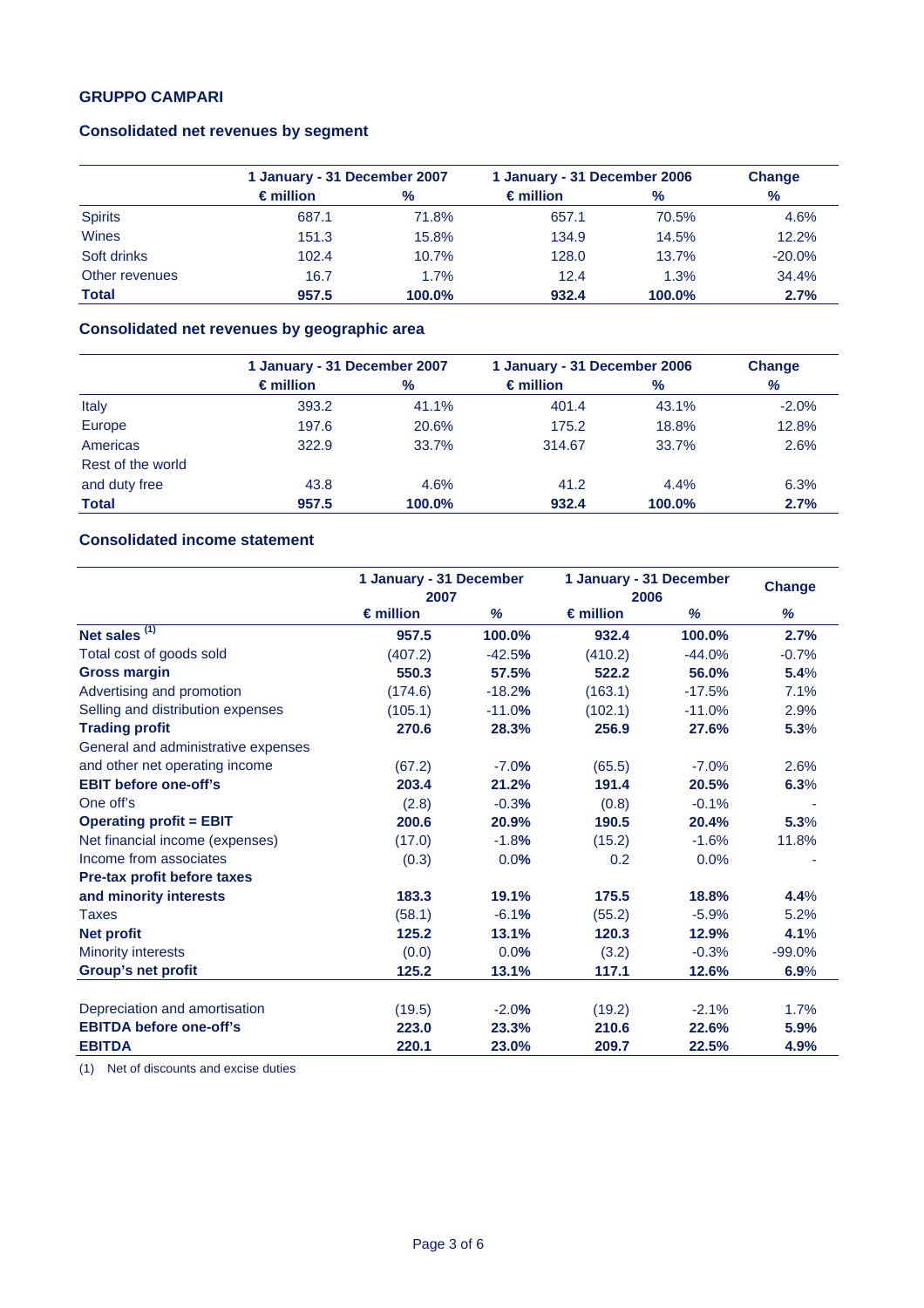## **GRUPPO CAMPARI**

#### **Consolidated balance sheet**

|                                             | 31 December 2007<br>€million | 31 December 2006<br>$\epsilon$ million |
|---------------------------------------------|------------------------------|----------------------------------------|
| <b>ASSETS</b>                               |                              |                                        |
| <b>Non-current assets</b>                   |                              |                                        |
| Net tangible fixed assets                   | 155.4                        | 146.3                                  |
| <b>Biological assets</b>                    | 15.9                         | 15.0                                   |
| Property                                    | 4.0                          | 4.0                                    |
| Goodwill and trademarks                     | 812.2                        | 816.4                                  |
| Intangible assets                           | 5.1                          | 4.1                                    |
| Interests in associates                     | 0.6                          | 0.5                                    |
| Pre-paid taxes                              | 15.9                         | 18.5                                   |
| Other non-current assets                    | 10.1                         | 7.7                                    |
| <b>Total non-current assets</b>             | 1,019.1                      | 1,012.6                                |
| <b>Current assets</b>                       |                              |                                        |
| Inventories                                 | 166.9                        | 169.9                                  |
| Trade receivables                           | 280.0                        | 257.1                                  |
| <b>Financial receivables</b>                | 2.9                          | 4.8                                    |
| Cash and cash equivalents                   | 199.8                        | 239.0                                  |
| Other receivables                           | 37.1                         | 38.8                                   |
| <b>Total current assets</b>                 | 686.7                        | 709.6                                  |
| Non-current assets for sale                 | 2.5                          | 3.9                                    |
| <b>Total assets</b>                         | 1,708.3                      | 1,726.1                                |
| <b>LIABILITIES AND SHAREHOLDERS' EQUITY</b> |                              |                                        |
| <b>Shareholders' equity</b>                 |                              |                                        |
| Share capital                               | 29.0                         | 29.0                                   |
| <b>Reserves</b>                             | 847.6                        | 766.8                                  |
| Group's shareholders' equity                | 876.6                        | 795.9                                  |
| <b>Minority interests</b>                   | 1.9                          | 1.9                                    |
| <b>Total shareholders' equity</b>           | 878.6                        | 797.8                                  |
| <b>Non-current liabilities</b>              |                              |                                        |
| <b>Bonds</b>                                | 287.7                        | 322.7                                  |
| Other non-current financial payables        | 72.6                         | 70.1                                   |
| Staff severance funds                       | 11.7                         | 12.6                                   |
| <b>Risks funds</b>                          | 11.0                         | 10.9                                   |
| Deferred tax                                | 60.7                         | 56.1                                   |
| <b>Total non-current liabilities</b>        | 443.6                        | 472.5                                  |
| <b>Current liabilities</b>                  |                              |                                        |
| <b>Banks loan</b>                           | 114.4                        | 210.4                                  |
| Other financial payables                    | 21.2                         | 20.5                                   |
| Trade payables                              | 156.6                        | 161.9                                  |
| Payables for taxes                          | 54.6                         | 26.7                                   |
| Other current liabilities                   | 39.4                         | 36.3                                   |
| <b>Total current liabilities</b>            | 386.1                        | 455.8                                  |
| Total liabilities and shareholders' equity  | 1,708.3                      | 1,726.1                                |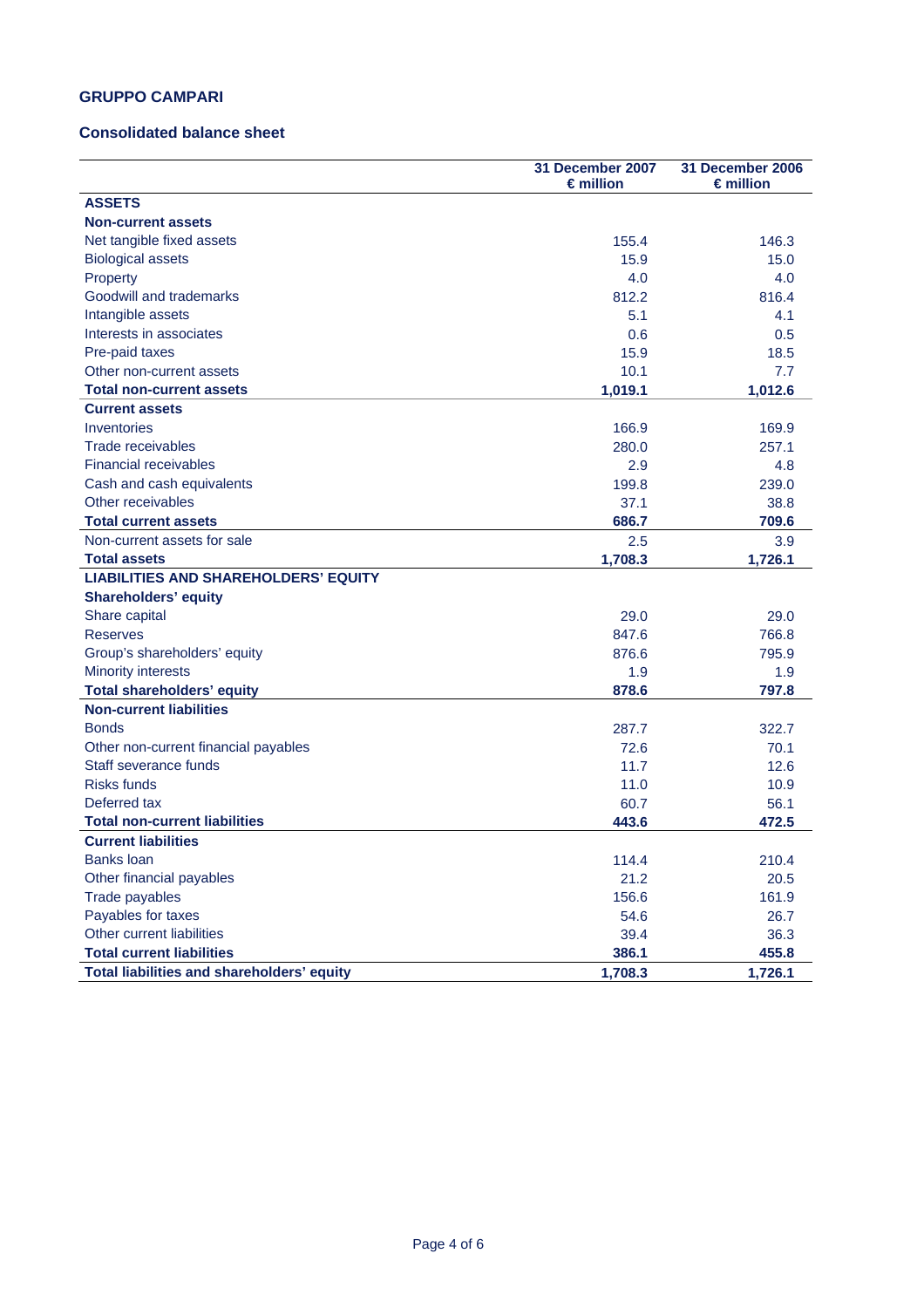## **GRUPPO CAMPARI**

### **Consolidated cash flow statement**

|                                                   | 31 December 2007<br>$\epsilon$ million | 31 December 2006<br>$\epsilon$ million |
|---------------------------------------------------|----------------------------------------|----------------------------------------|
| <b>EBIT</b>                                       | 200.6                                  | 190.5                                  |
| Amortisation and depreciation                     | 19.5                                   | 19.2                                   |
| Other changes in non-cash items                   | (1.4)                                  | 10.8                                   |
| Change in non financial assets and payables       | 20.0                                   | (8.7)                                  |
| Taxes on income paid                              | (39.5)                                 | (37.0)                                 |
| <b>Cash flow from operating activities</b>        |                                        |                                        |
| before change in operating working capital        | 199.2                                  | 153.3                                  |
| Net change in operating working capital           | (29.3)                                 | (25.5)                                 |
| <b>Cash flow from operating activities</b>        | 169.9                                  | 127.8                                  |
| Net interest paid                                 | (15.7)                                 | (12.6)                                 |
| Cash flow from investing activities               | (28.9)                                 | (18.8)                                 |
| <b>Free cash flow</b>                             | 125.3                                  | 96.5                                   |
| Acquisitions                                      | (29.3)                                 | (179.4)                                |
| Other changes                                     | 3.0                                    | 33.1                                   |
| Dividends paid                                    | (29.0)                                 | (28.1)                                 |
| <b>Cash flow from other activities</b>            | (55.4)                                 | (174.5)                                |
| Exchange rate differences and other movements     | 21.5                                   | 24.4                                   |
| Net increase (decrease) in net financial position | 91.4                                   | (53.6)                                 |
|                                                   |                                        |                                        |
| Net financial position at start of period         | (379.5)                                | (371.4)                                |
| Net financial position at end of period           | (288.1)                                | (379.5)                                |